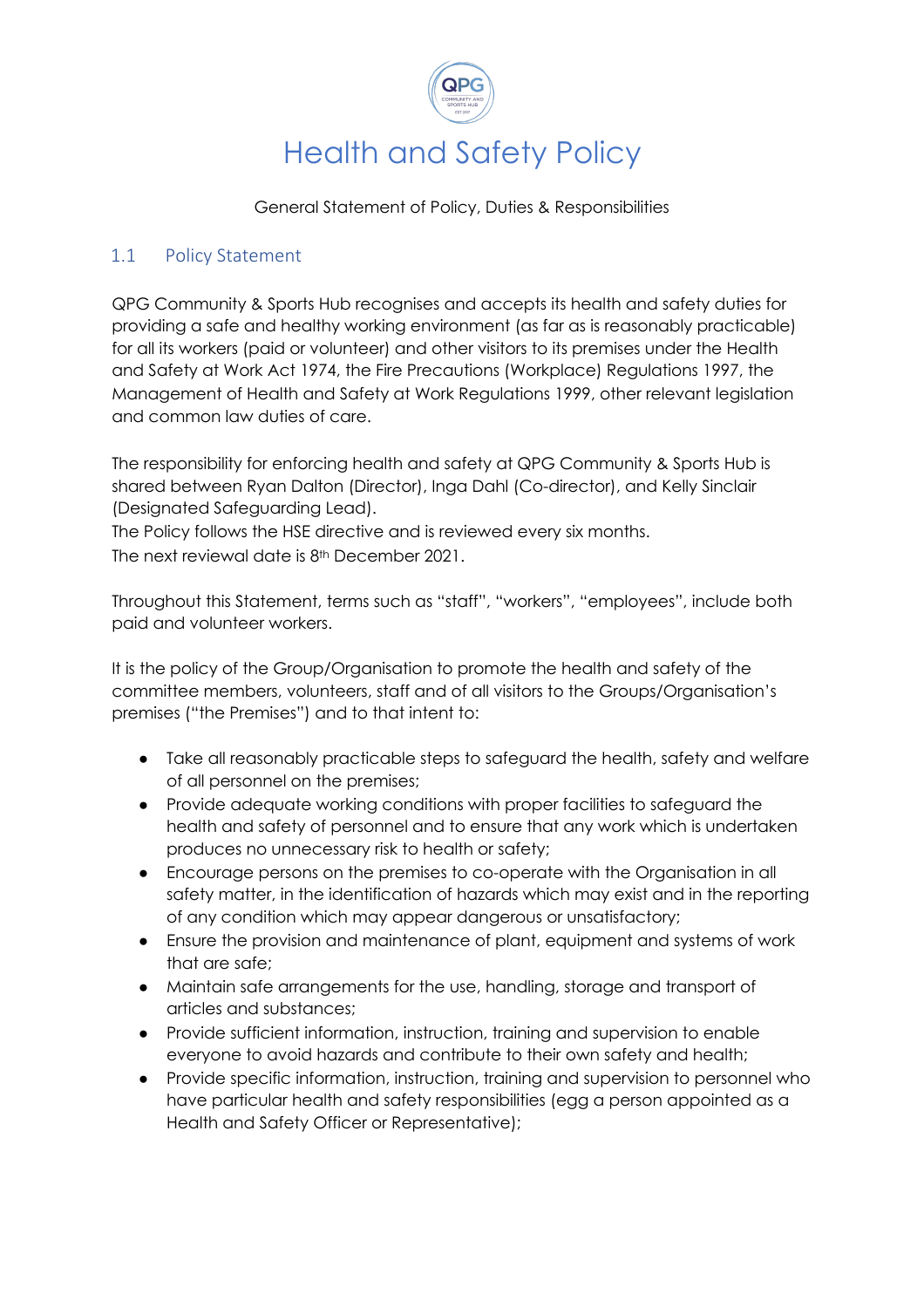

- Make, as reasonably practicable, safe arrangements for protection against any risk to health and safety of the general public or other persons that may arise for the Groups/Organisation's activities;
- Make suitable and sufficient assessment of the risks to the health and safety of employees and of persons not in the employment of the Groups/Organisation arising out of or in connection with the Groups/Organisation's activities;
- Make specific assessment of risks in respect of new or expectant mothers and young people under the age of eighteen;
- Provide information to other employers of any risks to which those employer's workers on the Groups/Organisation's premises may be exposed.

## 1.1 Statutory Duty of the Group/Organisation

The Group/Organisation will comply with its duty to ensure, as far as is reasonably practicable, the health, safety and welfare at work of its workers and of visitors to its premises and, in general, to:

- Make workplaces safe and without risks to health;
- Ensure plant and machinery are safe and that safe systems of work are set and followed;
- Ensure articles and substances are moved, stored and used safely;
- Give volunteers/ workers the information, instruction, training and supervision necessary for their health and safety.

In particular, the Group/Organisation will:

- Assess the risks to health and safety of its volunteers/workers;
- Make arrangements for implementing the health and safety measures identified as necessary by this assessment;
- Record the significant findings of the risk assessment and the arrangements for health and safety measures;
- Draw up a health and safety policy statement; including the health and safety organisation and arrangements in force, and bring it to the attention of its workers;
- Appoint someone competent to assist with health and safety responsibilities;
- Set up emergency procedures;
- Provide adequate First Aid facilities;
- Make sure that the workplace satisfies health, safety and welfare requirements, egg for ventilation, temperature, lighting and for sanitary, washing and rest facilities;
- Make sure that work equipment is suitable for its intended use as far as health and safety is concerned, and that it is properly maintained and used;
- Prevent or adequately control exposure to substances that may damage health;